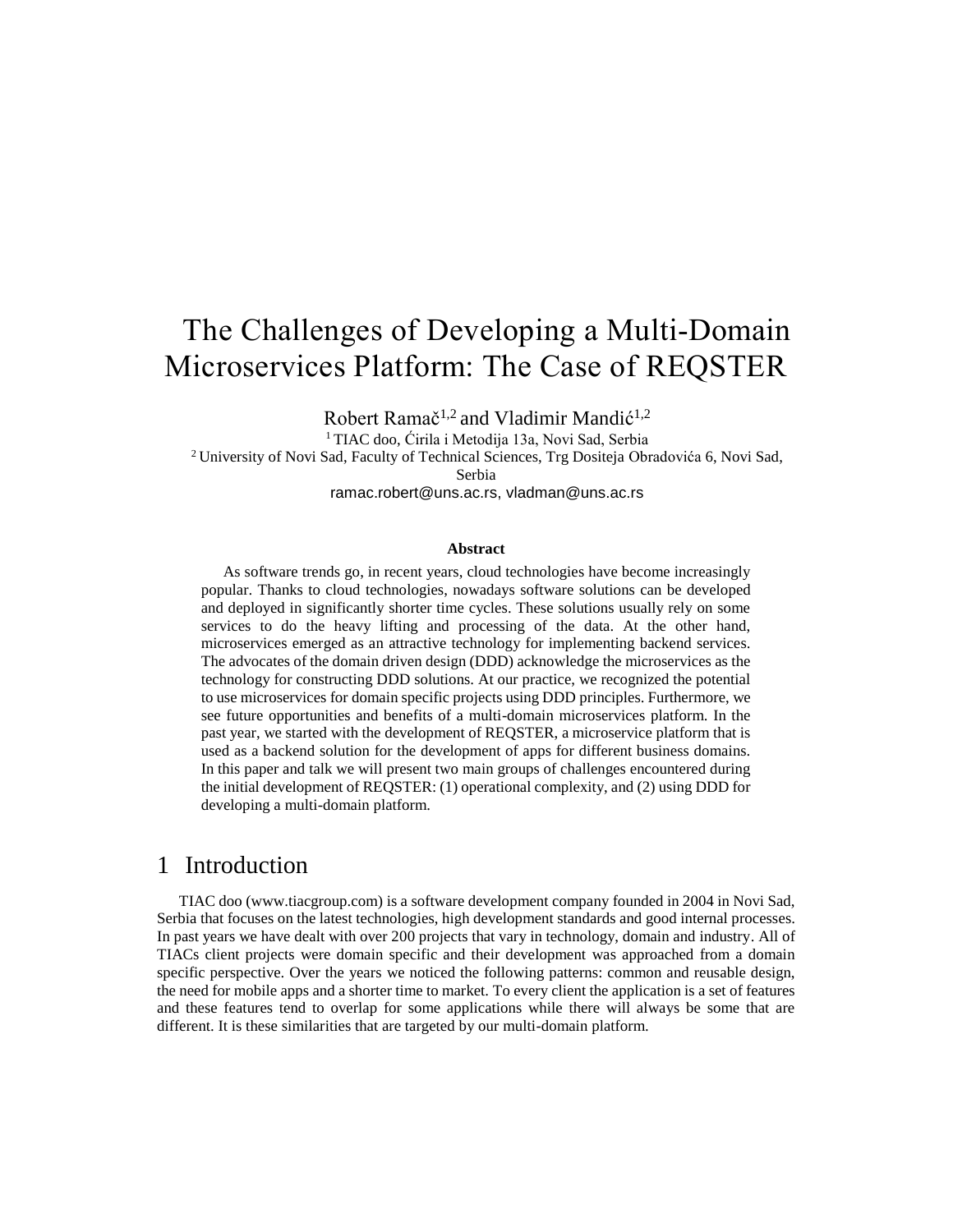In order to meet our clients needs, we set our business goals to speed up the development process, increase the delivery rate of software products and new functionalities, optimize the testing process and increase the quality. In the past year, we started the development of  $REQSTER<sup>1</sup>$ , a platform that offers a complete palette of backend services. For clients REQSTER represents a set of cloud services accessible through standard *restfull* APIs. While, for us REQSTER represents a set of procedures and rules on how to develop various microservices. In what follows we present an overview of the platform and two main groups of challenges that we encountered during the initial stages of development.

### 2 Overview of the REQSTER platform

This section gives an overview of the REQSTER platform. First we will go over some basic technical details concerning the main components of the platform. Afterwards, we will discuss the deployment chain and present its main stages.

### 2.1 Technical overview

[Figure](#page-1-0) 1 depicts the main components of the REQSTER platform and their interaction with each other. The top level components are the services, support services, admin and system dashboard.

Each service consists of multiple layers. First is the token based security that will be explained a bit later because it requires mentioning of component interaction. The WebAPI layer is REST based and used to enable client-service communication. The feature negotiation protocol is reserved for handling the negotiation of features. The util layer consist of multiple sublayers like event notifications, logging and error handling. In the end the database (DB) access layer is used for data persistence, if needed.



**Figure 1** – Technical overview of the REQSTER platform

<span id="page-1-0"></span>l

<sup>&</sup>lt;sup>1</sup> REQSTER homepage - <http://www.reqster.com/> (visited 08.31.2017.)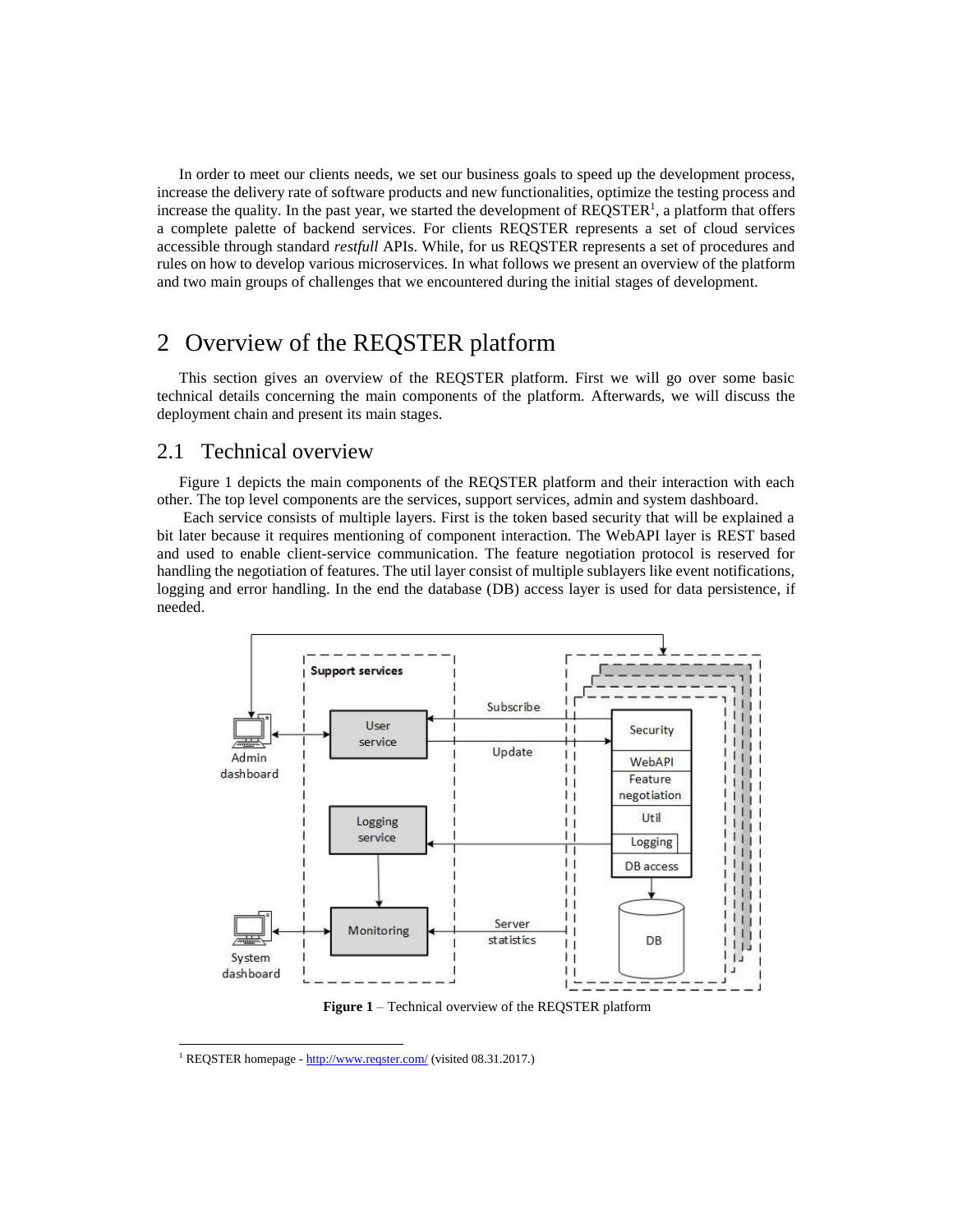The admin dashboard handles the administration of all services using REST calls to services endpoints. The system dashboard is used to monitor the status and performance of all services.

The logging service is used to log data from each of the services, while the monitoring service uses this data and also collects the data from servers and makes it available to the system dashboard.

The security mechanism is implemented in the following way. Whenever a new instance of a service is set up the service subscribes to the user service. In this way the service lets the user service now of its existence and the user service logs the information. In return the user service updates the newly registered service by giving it the list of all logged users and their privileges. If the newly registered service is stopped for some reason when it comes online again it will simply reregister. On the other hand, if the user service is stopped the first call to the user service from any service will have to be authenticated and then the service is again added to the user service list of subscribed services.

### 2.2 REQSTER deployment chain

[Figure 2](#page-2-0) depicts the REQSTER deployment chain. The first two stages of the deployment chain are concerned with maintaining the code base for each service and producing builds that are automatically tested. The rest of the deployment chain is dealing with the deployment of the instances of the services.



**Figure 2** – REQSTER chain of deployment

<span id="page-2-0"></span>Deployment chain starts when a developer commits code to a repository (Stage 1). Each service has its own independent repository, after committing the code the second stage, i.e. build and test process, commences. A build job is triggered by new commits into the repo. Currently, Jenkis [4] is used for the build server. Each service is companioned with a set of unit tests, which ensure that all implemented features (also from previous version) are working correctly. After the first stage before the build process, it is possible to include additional quality assurance activities that are based on static code analysis, like SonarQube [3].

One of the specifics of the REQSTER platform is that it allows to clients run dedicated instances of the services. Therefore, the deployment process is client oriented. In stage 3, the deployment starts by combining the latest versions of the services for the specific client. Instances of the services are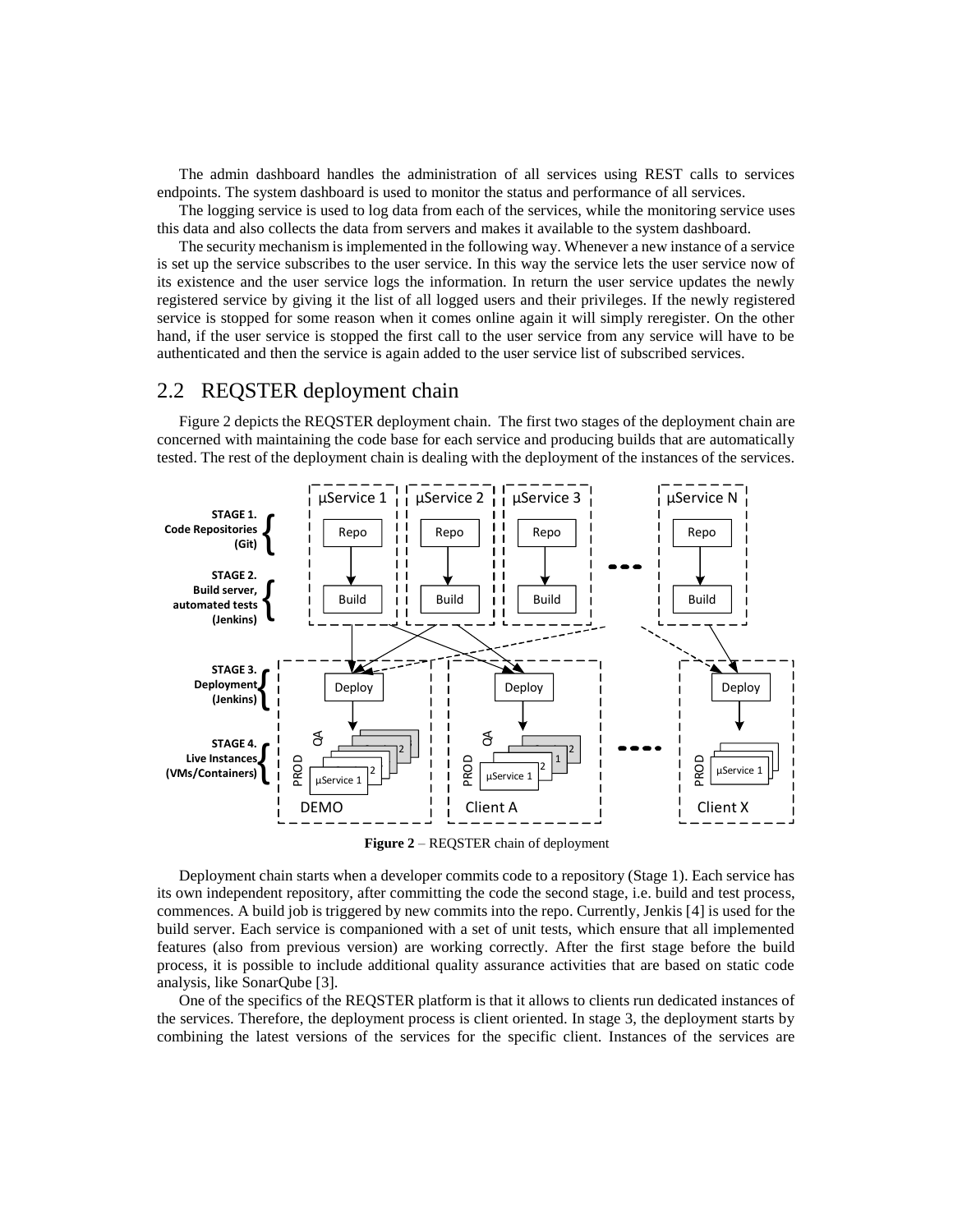deployed at virtual machines or in containers. As an option, clients can separate testing (QA) instances from the production (PROD) ones.

### 3 The challenges

Communication is crucial for a success of software projects, it spans across many different channels: in-between development team, between teams and customers, among customers or users and so on. The importance of communication is accentuated in DDD through a principle of *ubiquitous language* [1]. The language that is used in a targeted domain reflects on and permeates software design and source code. However, similar or same domains do not necessarily share the same language, e.g. in one context, an order represents a task to be implemented, and while in another context, a service to be performed. Language is one of the key differentiators of *bounded contexts* [1]. Features are specified in this language and need to be translated into service functionality. The main motivator for developing the microservicies platform is to be able to deploy autonomous services that can be reused on different projects [2]. Certainly, the ability to use existing services is beneficial for quicker development and delivery, higher quality (due to reuse of live and tested code), and better team organization.

At the other hand, we encountered some strains with the development and implementation of the REQSTER platform. The two main groups of challenges were: (1) Operational complexity and (2) Utilizing DDD design for a multi-domain platform.

The first group of issues concerns the technology itself and includes the complexity of development well as the deployment of the microservices platform. During the development and deployment process there is a need for supporting services and scripts for automating the deployment process.

In an ideal scenario, the deployment process is triggered by a commit to the microserivice's repository, and automatically all stages of the deployment chain should be successively initiated. However, in REQSTER, the deployment jobs (Stage 3, [Figure 2\)](#page-2-0) are initiated semi-automatically, i.e. they are not triggered by the new coming build from Stage 2 [\(Figure 2\)](#page-2-0), but rather initiated periodically every 24h, with an option to set different deployment periods for different clients. The additional complexity to the deployment process is that different clients can have different sets of service instances. The whole deployment process is managed by a configuration file committed to the services' repositories, in that configuration file, among other things are listed active clients for whom the service in question needs to be deployed.

The second main issue was concerned with the impact on the DDD concept. As mentioned, in the case of REQSTER the main idea was achieving reusability of the platform on various projects. This directly comes into conflict with the idea of domain driven design and building very specific solutions.

### 4 Discussion

In this talk we will present and discuss how we managed the operational complexity, mainly by developing supporting services and tools, like a system dashboard and utility services capable of analyzing log data for easier performance monitoring and debugging.

As for, designing services that can be used in multiple domains, we see it as an open issue that calls for continuous design reevaluations. However, we noticed that the implementation of feature negotiation protocols could decrease the need for designing new services, by allowing different users from different domains to use same services with different sets of features. Further benefits of the feature negotiation protocol is the reduced number of instances of services, specifically eliminating the need for QA instances of services.